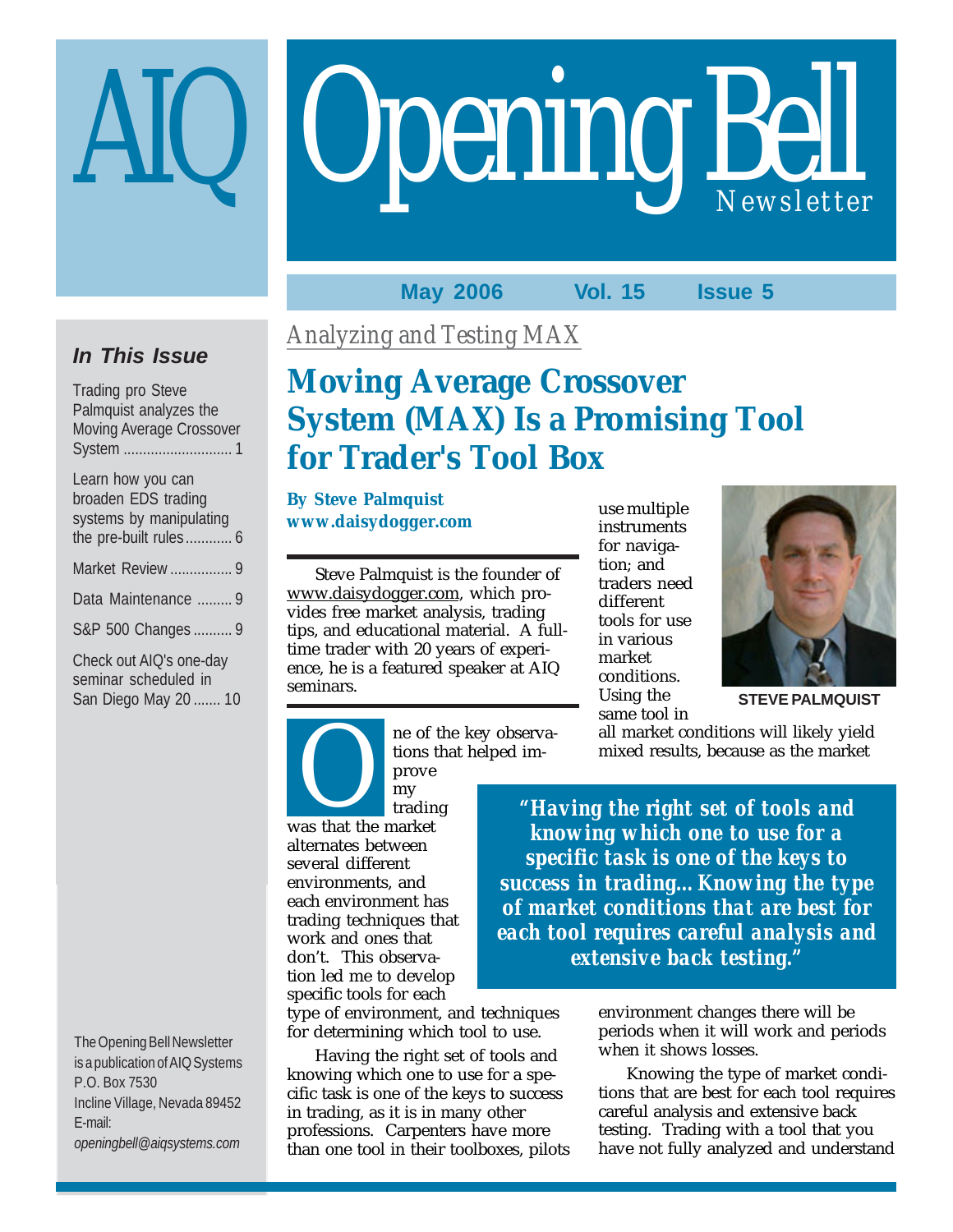### AIQ Opening Bell May 2006

teach them how it's done. The same<br>should be true for trading, but too is like flying a plane without training. Few people would try to fly a plane without first having someone should be true for trading, but too often that is not the case. This article outlines some of the testing I go through when looking at a potential trading system. Additional trading information and tips may be found at www.daisydogger.com.

### **Basic System Requirements**

Trading systems need to show two key characteristics before being considered for actual use.

- The system should have a higher percentage of winning trades than losing trades.
- The average gain of the winning trade should be larger than the average loss of the losing trade.

If a trading system shows profitable trades more often than losers, and the average winning trades gain more than the average

### **Table 1. Definition of MAX System**

### **Set Up:**

- 1. The Close must be above the 50-day simple moving average.
- 2. The 15-day simple moving average must be above the 50-day simple moving average.

### **Trigger:**

The 5-day simple moving average crosses from beneath the 15-day simple average to above it.

**Entry:** Enter after the trigger at the next day's open.

**Exit:** Hold for three days then sell at the next day's open.

losing trades lose, then the system has a positive expectancy and is something that can be profitable in the long run. One way to determine if your system has a positive expectancy is through back testing.

Back testing also allows you to better understand how your system behaves and what filters improve or reduce results. Back testing also answers key questions such as:



**Figure 1.** Daily chart of AmeriCredit with Volume displayed in indicator window. ACF MAX Trigger occurred on 01/04/2006 as shown by arrow.

- How does the system behave in different market periods?
- How is the system affected by stock price or volume?
- How does varying the system's basic parameters affect results?

### **Basic Multiple Moving Average Crossover System**

Many traders include in their tool boxes some version of a Multiple Moving Average Crossover (MAX) system. The system tested in this article uses three simple moving averages. The 50-day average is used as a basic filter. The relationship between the 5-day and 15-day average triggers trades. The exit strategy is simply to hold for three days then sell. This results in a simple system that does not require the trader to monitor the market all day. MAX is defined in **Table 1**.

**Figure 1** shows a MAX set up for ACF on 01/04/2006. On January 4, ACF is above the 50-day average (red line) and the 5-day average (green line) crosses from below the 15-day average (purple line) to above it. This moving average cross triggers a MAX trade. Over the next three trading sessions, ACF moves up four percent. Four percent in three sessions won't make you rich, but it will put food on the table.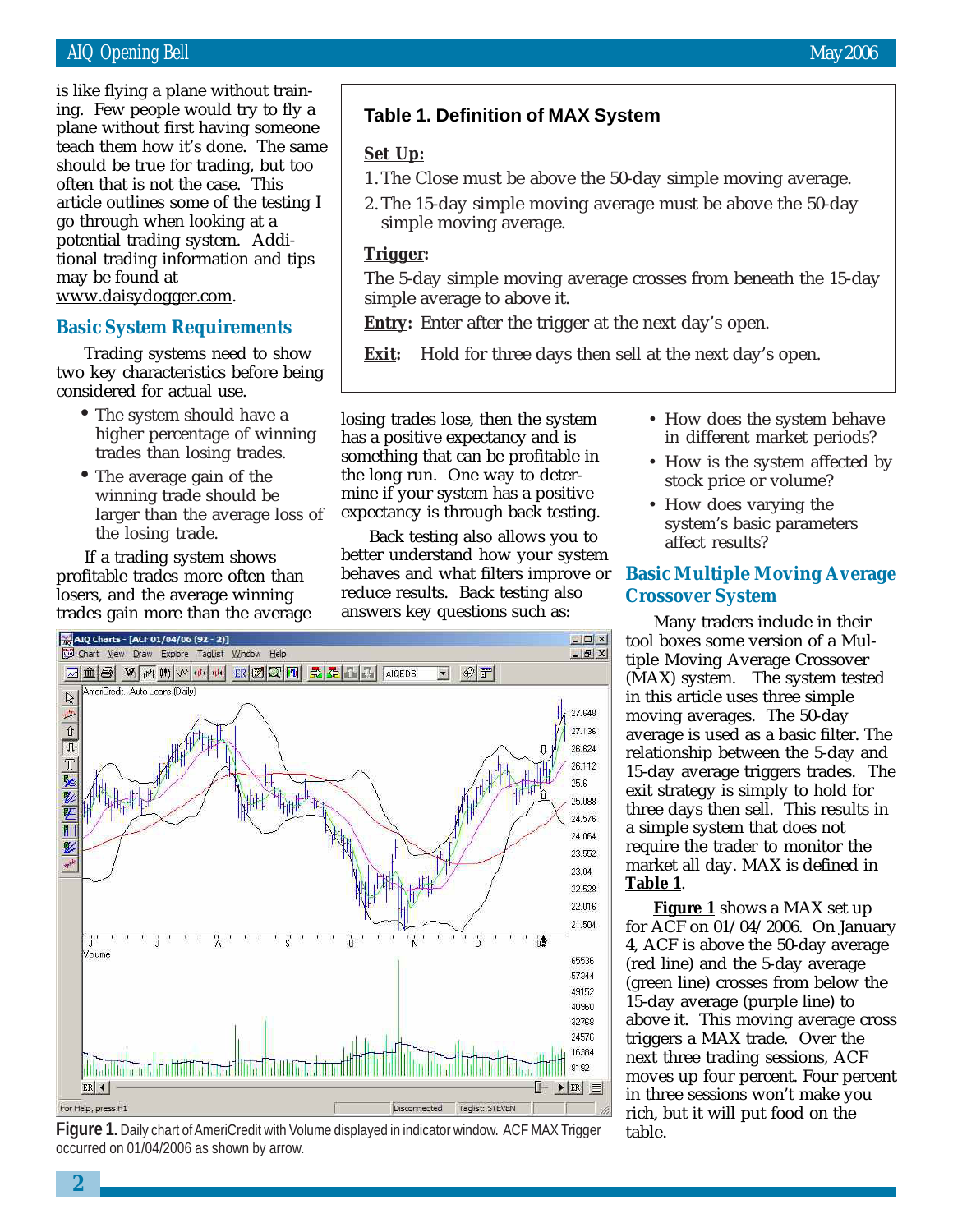### May 2006 AIQ Opening Bell

### **Initial Back Testing Results**

The first step in the process of determining if MAX is suitable for trading is to test it in an environment in which it should work. If MAX does not show promising results in a bullish market environment, then there is no point in evaluating it further.

The initial testing period for MAX was 8/13/04 through 12/06/ 04, which was a relatively bullish period in the market as shown in **Figure 2**.

Back testing MAX during the market period shown in Figure 2 using AIQ's Expert Design Studio (EDS) software yields interesting, but not compelling, results as shown in **Figure 3**. The system meets the two criteria outlined above because it shows 54% winning trades and the average winner gains 3.48% while the average losing trade loses 2.76%.

Note that the annual ROI numbers shown in back test results assume the trader takes all the indicated trades. This is something



**Figure 2.** Daily chart of NASDAQ with Volume shown in lower window. Time period displayed is August to December 2004, a relatively bullish market environment.

| MAX System - Expert Design Studio                                                                         |          |            |              | $-10 \times$ |
|-----------------------------------------------------------------------------------------------------------|----------|------------|--------------|--------------|
| File Test View Help                                                                                       |          |            |              |              |
| $\Box x$ $\Box z$ $\Box z$                                                                                |          |            |              |              |
| Summary<br>Positions                                                                                      |          |            |              |              |
| BasicMAX                                                                                                  |          | Winners    | Losers       | Neutral      |
|                                                                                                           |          | ---------- | ----------   | -----------  |
| Number of trades in test:                                                                                 | 2085     | 1127       | 930          | 28           |
| Average periods per trade:                                                                                | 4.19     | 4.24       | 4.13         | 4.07         |
| Maximum Profit/Loss:                                                                                      |          | 64.71%     | $(19.84)\%$  |              |
| Average Drawdown:                                                                                         | (1.56)%  | $(0.45)\%$ | (2.96)%      |              |
| Average Profit/Loss:                                                                                      | 0.65%    | 3.48%      | (2.76)%      |              |
| Average SPX Profit/Loss:                                                                                  | 0.28%    | 0.43%      | 0.12%        |              |
| Probability:                                                                                              |          | 54.05%     | 44.60%       |              |
| Average Annual ROI:                                                                                       | 56.50%   | 299.46%    | $(243.63)\%$ |              |
| Annual SPX (Buy & Hold):                                                                                  | 37.07%   |            |              |              |
| Reward/Risk Ratio:                                                                                        | 1.53     |            |              |              |
| Start test date:                                                                                          | 08/13/04 |            |              |              |
| End test date:                                                                                            | 12/06/04 |            |              |              |
| Pricing Summary<br>Entry price: [Open]<br>Exit price: [Open]<br><b>Exit Summary</b><br>Hold for 3 periods |          |            |              |              |
| For Help, press F1                                                                                        |          |            |              | <b>NUM</b>   |

**Figure 3.** Initial MAX back testing results for the bullish period 8/13/04 to 12/06/04.

that may be impractical due to account size restrictions. However, the annual ROI numbers serve as a good figure of merit for a system; more is generally better.

### **Analyzing System Filters**

Running the back test several times in the same time period and using a volume filter for the stocks selected yields the results shown in **Table 2** (page 4). Increasing the minimum 20-day average trading volume from 300,000 shares a day to 1,300,000 shares a day had a minimal effect on the percentage of winning trades and the average gain of the winning trades. Increasing the average trading volume requirement reduced the number of trades without providing a financial benefit, so it is not something to include in the MAX system.

One of the basic parameters of MAX is the filter requirement that the stock be at least 5% above its 50-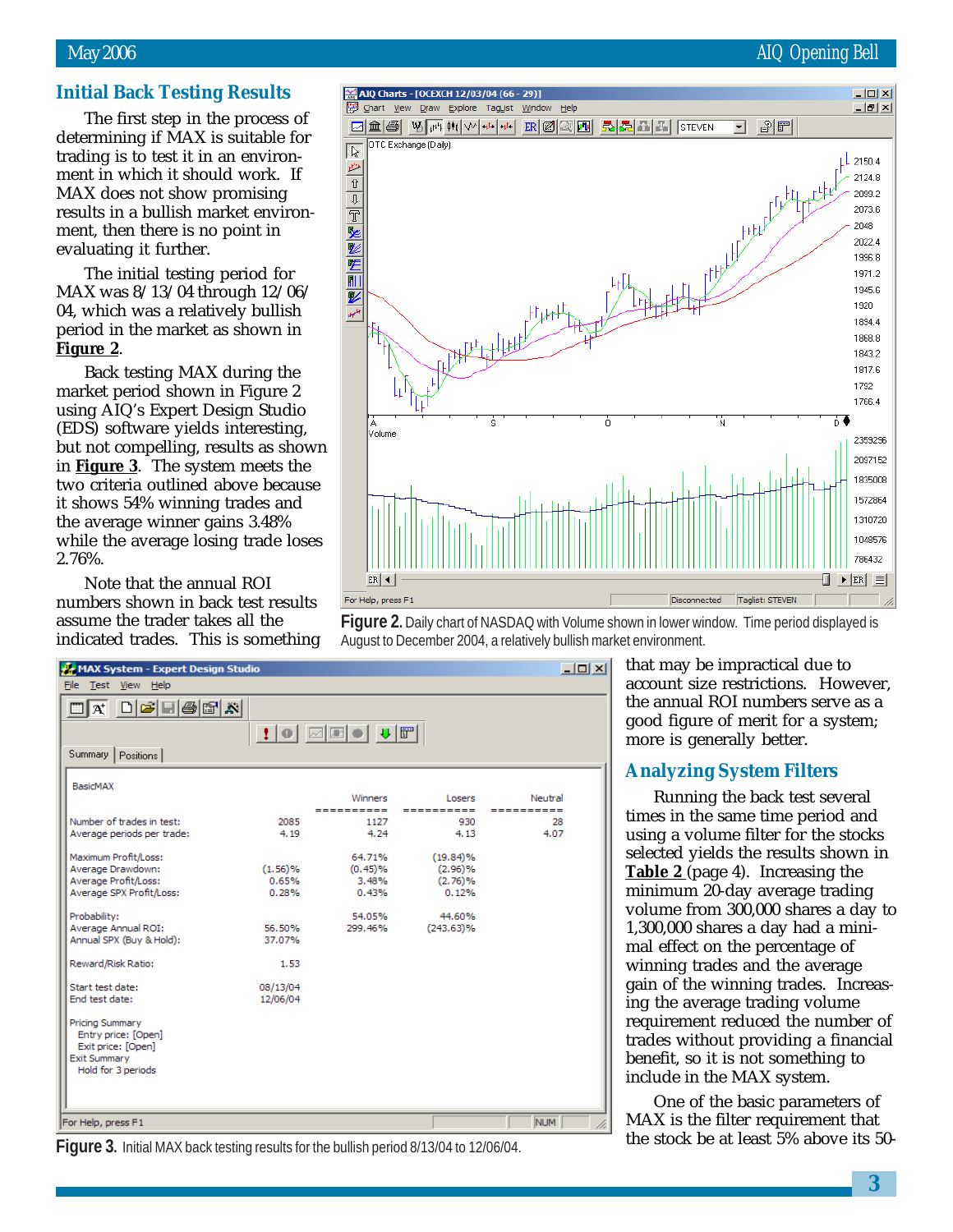### AIQ Opening Bell May 2006

12/06/04 testing period. The<br>distance between the stock pr day simple moving average. **Table 3** shows the results of varying this requirement during the 08/13/04 to distance between the stock price and its 50-day average is referred to as "daylight" since the larger this distance is the more white space (or daylight) there is between the stock chart and its 50-day average.

Increasing the amount of daylight in the MAX scan has little effect on the results, other than reducing the number of trades, until the stock is required to be at least 10% above the 50-day moving average. At this point the average annual ROI begins to increase and continues increasing as the daylight requirement becomes larger.

Increasing the daylight requirement does not significantly alter the percentage of winning trades. The ROI improvement results from an increasing spread between the average gain of winning trades and the average loss of losing trades. This is an attractive filter that traders should consider incorporating into the basic MAX system.

**Table 4** illustrates the effect of requiring that the key moving averages used in MAX have positive slopes. Filtering stocks based on a positive slope of the 15-day average dose not improve the system. Requiring that the slope of the 50 day moving average be positive yields a slight improvement in results.

|                       |                             |       | Avg. Winner Gain/        |      |
|-----------------------|-----------------------------|-------|--------------------------|------|
| <b>Minimum Volume</b> | <b>Annual ROI % Winners</b> |       | Avg. Loser Loss # Trades |      |
| None                  | 56.5                        | 54.05 | 3.48/2.76                | 2085 |
| 300,000               | 59.63                       | 54.04 | 3.65/2.85                | 1360 |
| 500,000               | 50.94                       | 52.76 | 3.53/2.76                | 1033 |
| 700,000               | 51.79                       | 51.81 | 3.62/2.71                | 803  |
| 900,000               | 59.32                       | 52.37 | 3.68/2.64                | 655  |
| 1,100,000             | 55.59                       | 52.37 | 3.59/2.61                | 548  |
| 1,300,000             | 50.78                       | 52.33 | 3.55/2.68                | 451  |

 **Table 2. Effect of Stock Volume on MAX Testing Results**

### **Testing In Different Market Conditions:**

To this point all testing has been done during the 08/13/04 to 12/06/ 04 bullish market environment. The results are interesting and must be confirmed in other bullish periods, as well as tested in other market environments. If a system tests well in one bullish period and not others,

then it is possible that the system has simply curve fit the data. If it tests well in several bullish periods it may form the basis of an interesting system.

**Table 5** shows

the results of testing MAX in three bullish market periods, two bearish market periods, and two trading range markets. MAX performs well in all three bullish periods. The percentage of winning trades

averages 60% and the average winning trade gains more than the average losing trade loses. MAX has potential in bull market periods.

MAX loses money in both bear market periods shown in Table 5, as one would expect. In bear markets the winning percentage drops well below 50%, and the average losing trade loses more than the average winning trade wins. Either condi-

*"There are two effective techniques for limiting MAX to relatively bullish market periods: moving average filters and trendlines."*

> tion would make the system uninteresting in bear markets. Few, if any, trading systems work well in all market conditions. For this reason I have several different systems that have been tested in different market conditions, and I use the ones that are best suited to the current market environment. More information on adapting trading style to the current market conditions is available at www.daisydogger.com.

The results for the two trading range market test periods are encouraging. The results themselves are only mildly interesting and are not strong enough to result in a practical trading system focusing on trading range markets only. However, since bullish market environments often turn into

|  | Table 3. Effect of 50ma Daylight on MAX Testing Results |  |  |
|--|---------------------------------------------------------|--|--|
|--|---------------------------------------------------------|--|--|

|                      |                   |           | Avg. Winner Gain/      |          |
|----------------------|-------------------|-----------|------------------------|----------|
| <b>50ma Daylight</b> | <b>Annual ROI</b> | % Winners | <b>Avg. Loser Loss</b> | # Trades |
| None                 | 56.5              | 54.05     | 3.48/2.76              | 2085     |
| 3%                   | 51.27             | 55.01     | 3.07/2.51              | 2854     |
| 5%                   | 56.5              | 54.05     | 3.48/2.76              | 2085     |
| 7%                   | 51.83             | 52.07     | 3.88/3.04              | 1446     |
| 10%                  | 56.03             | 51.72     | 4.37/3.42              | 845      |
| 13%                  | 72.40             | 51.96     | 4.82/3.60              | 510      |
| 15%                  | 76.00             | 53.44     | 4.99/4.00              | 363      |
|                      |                   |           |                        |          |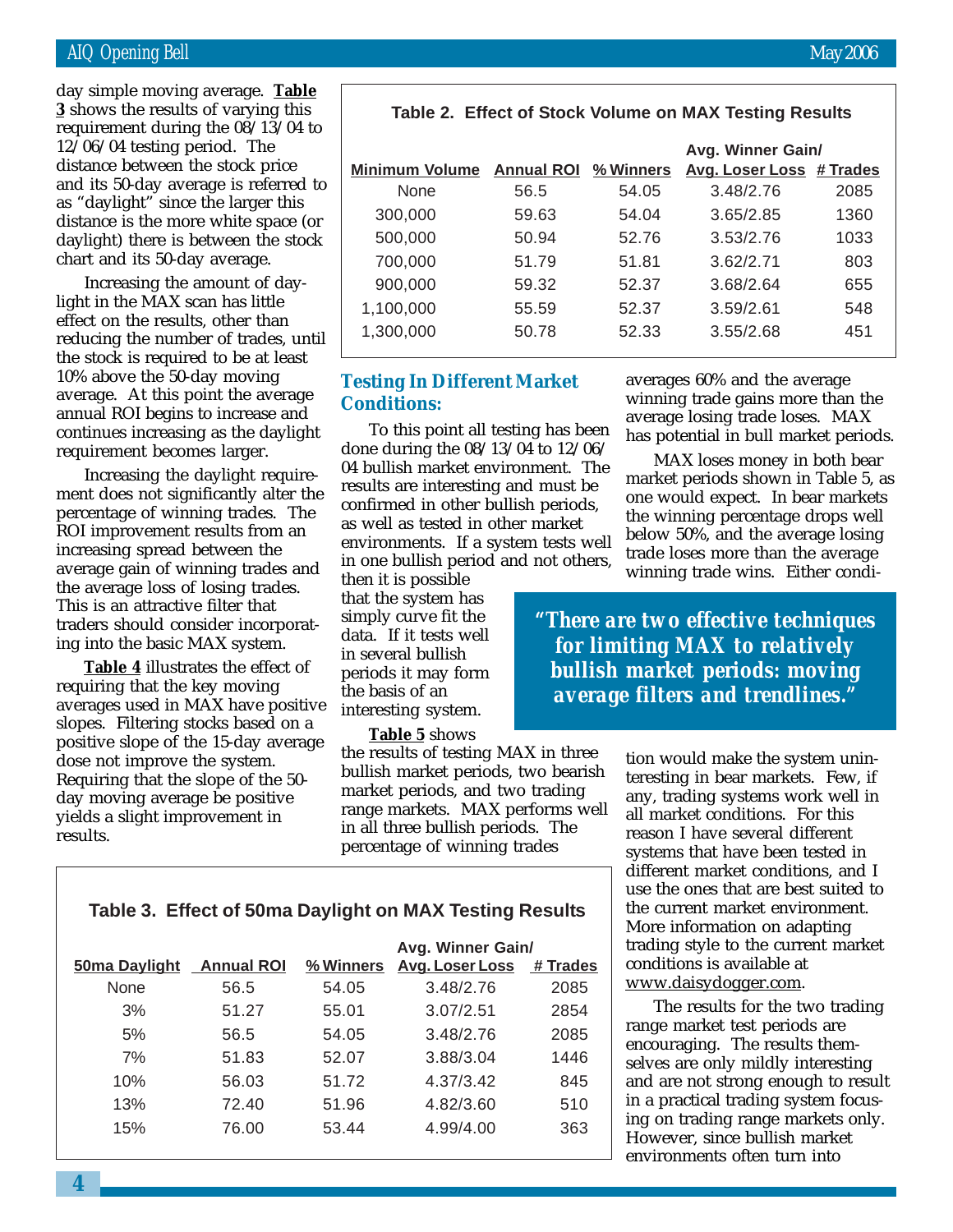trading ranges prior to a bearish environment, showing mild profits in a trading range environment implies that a filter for determining market conditions does not have to be able to pick exact tops and bottoms.

Back testing Max during the five-year period of 01/04/00 to 12/ 06/04 yields 52% winning trades, and an average annual ROI of 48%. During this same period the NASDAQ dropped 44% from 3901 to 2151. Adding the daylight and positive 50-day moving average slope to the basic MAX and testing during the same period increases the ROI to 82% with 51% winning trades. The average winner gains 6.84% and the average loser loses 5.19%.

This indicates that MAX has some promise since it yielded positive results during difficult market conditions. The data shown in Table 5 implies that these results could be improved by limiting trading to bullish periods in the market and remaining in cash, or using another technique, during bearish market periods.

### **Limiting Trades to Bullish Market Environments:**

There are two effective techniques for limiting MAX to rela-

| Table 4. Effect of Moving Average Slopes on MAX Testing Results |  |  |  |  |  |  |  |
|-----------------------------------------------------------------|--|--|--|--|--|--|--|
|-----------------------------------------------------------------|--|--|--|--|--|--|--|

| <b>MA Slope</b> |       |       | Avg. Winner Gain/<br>Requirement Annual ROI % Winners Avg. Loser Loss # Trades |      |
|-----------------|-------|-------|--------------------------------------------------------------------------------|------|
| <b>None</b>     | 56.5  | 54.05 | 3.48/2.76                                                                      | 2085 |
| 50ma>0          | 65.30 | 55.27 | 3.39/2.57                                                                      | 1699 |
| 15ma > 0        | 53.42 | 53.66 | 3.43/2.73                                                                      | 2007 |

tively bullish market periods: moving average filters and trendlines. Traders can limit MAX trades to periods when the NASDAQ is above a key moving average, or draw trendlines on the NASDAQ and only trade MAX when the market is above an ascending trendline.

Back testing MAX during the same 5-year period noted above and limiting trades to periods when the QQQQ was above its 30-day moving average significantly improved results. The average annual ROI increased to 123%, the percentage of winning trades increased to 52.7%, and most importantly the spread between the average gain and the average loss widened. The average winning trade returned 7.18% and the average losing trade lost 4.99%.

### **Summary**

Success in trading, like many other professions, depends on having the right set of tools and knowing which one to use for a specific task. Just as pilots have multiple instruments, traders need different tools for use in various market conditions. If you would like to see my analysis of the current market conditions and the setups I am currently watching, email me at max@daisydogger.com.

Back testing is a useful tool for understanding how a potential system behaves in different market conditions and with various filters. Understanding how a system behaves in different markets and with different filters is a key part of determining whether or not the system is useful. It is important that traders fully evaluate any system before using it, and clearly understand how it may perform in different market environments.

MAX has the potential to be one of the tools in the trader's tool box. During bull market conditions the system produces trades that win more often than they lose, and the average winning trade gains more than the average losing trade loses. The basic MAX system can be improved by adding filters for daylight and a positive slope on the 50-day moving average. MAX trades can be limited to favorable environments by using the 30-day moving average QQQQ as a filter.

| <b>Table 5. Effect of Market Conditions on MAX Testing Results</b> |
|--------------------------------------------------------------------|
|--------------------------------------------------------------------|

| <b>Market Period</b>         |            |       | Avg. Winner Gain/<br><b>Annual ROI % Winners Avg. Loser Loss # Trades</b> |      |  |  |
|------------------------------|------------|-------|---------------------------------------------------------------------------|------|--|--|
| <b>Bull Market Periods:</b>  |            |       |                                                                           |      |  |  |
| 08/13/04-12/06/04            | 56.5       | 54.05 | 3.48/2.76                                                                 | 2085 |  |  |
| 03/12/03-09/08/03            | 142.99     | 59.99 | 4.91/3.16                                                                 | 4776 |  |  |
| 12/16/03-01/26/04            | 121.77     | 67.48 | 3.59/2.53                                                                 | 658  |  |  |
| <b>Bear Market Periods:</b>  |            |       |                                                                           |      |  |  |
| 03/11/02-10/10/02            | < 54.37    | 41.67 | 3.69/3.86                                                                 | 2364 |  |  |
| 01/24/01-04/04/01            | $<$ 42.82> | 43.77 | 4.76/4.79                                                                 | 907  |  |  |
| <b>Trading Range Market:</b> |            |       |                                                                           |      |  |  |
| 09/08/03-12/17/03            | 70.22      | 56.69 | 3.74/3.07                                                                 | 2415 |  |  |
| 02/05/04-07/02/04            | 23.21      | 52.87 | 3.39/3.25                                                                 | 2035 |  |  |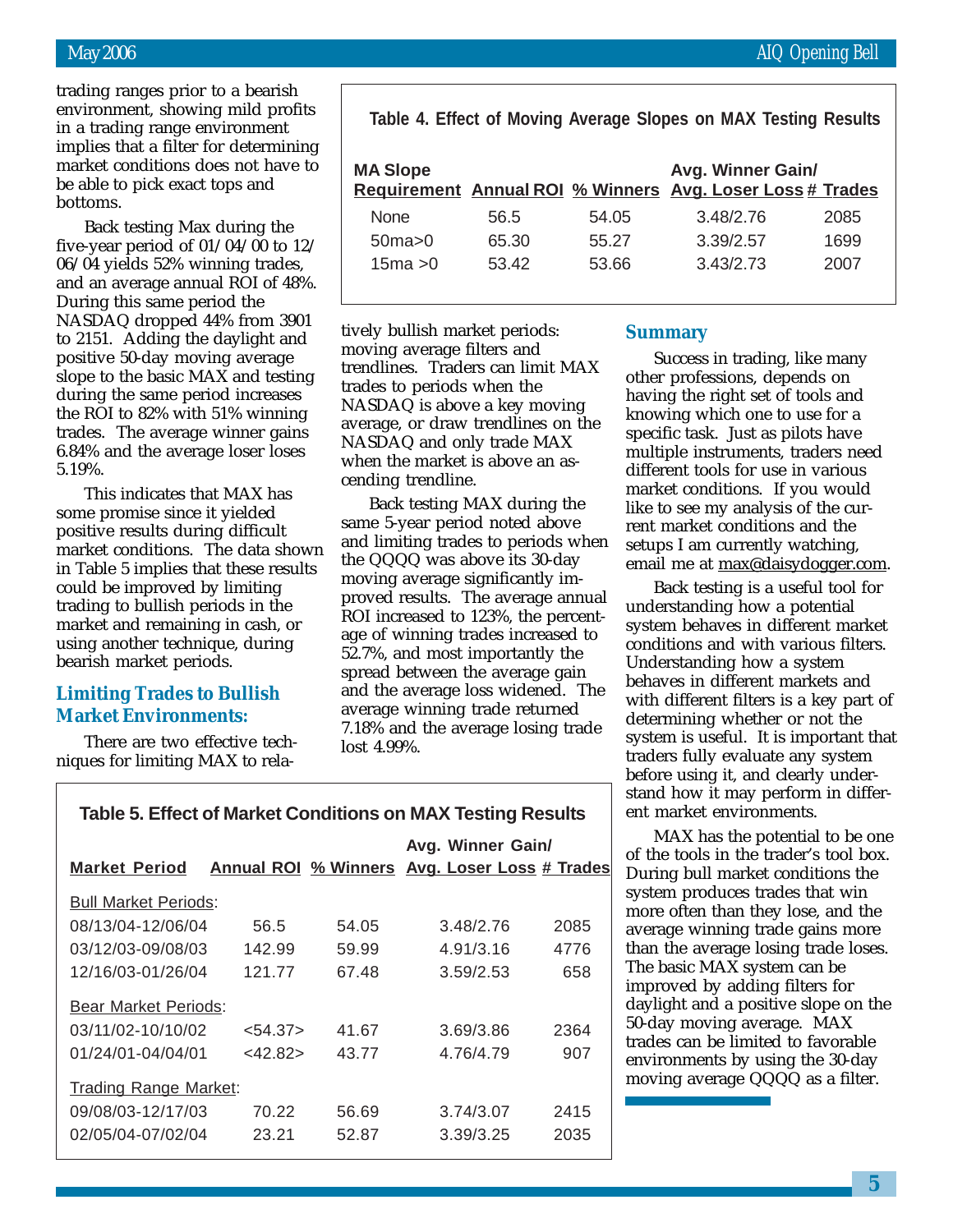### *Expert Design Studio Techniques*

# **Manipulating Pre-Built Rules Can Broaden Your EDS Trading Systems**

### **By David Vomund**

he Expert Design Studio (EDS) package was designed to be easy to use, allowing users to build their

own trading systems by cutting and pasting pre-built screening rules. There are cases, however, when you want to do a bit more manipulation of the rules when developing a model. T<br>Um trad

For instance, some people want to include market timing rules in their stock selection systems. EDS can do that. Some people want to screen for stocks that have recently passed a rule rather than simply listing the stocks that pass the rule on the current day only. EDS can do that. In this article, we'll explain how to accomplish these tasks and we will also show you how to build an EDS report.

### **Incorporating Market Timing**

Nearly all of the EDS models that we've discussed in past issues of the *Opening Bell* are pure stock

*"By incorporating market timing code in EDS, you can test various market timing systems and see how these systems affect the overall performance compared to stock screening models."*

screening models. If a stock passed the screening it was purchased. However, many people want to incorporate market timing in their trading. When the market is poor,

no long selections are analyzed. EDS has the ability to incorporate market timing rules.

Market timing rules can be created based on any of AIQ's technical indicators applied to a market index. For this article, we'll use the SK-SD indicator and the S&P 500 index. Our rule states that we only want EDS to analyze stocks when the SK line, the faster of the

two lines, is above the SD line. **Figure 1** shows that a backtest of this rule will have us in the market about half the time.

Here is the EDS code for our market timing system:

### **rule1 if [sk]>[sd]. rule2 if tickerrule("spx",rule1).**

In this simple code, the first rule defines the market timing indicator and the second rule allows the

> indicator to be run on the S&P 500 (ticker SPX). If you want the market timing model to use a different indicator, then you would modify rule1.

For example, if you only want to run an EDS system when the S&P 500's Veloc-

ity indicator is above zero, then the code for the first rule would be:

### **rule1 if [velocity]>0.**

If you want to run an EDS

system when the S&P 500's Phase indicator is increasing, then you would change the code to:



**DAVID VOMUND**

**rule1 if [phase]>val([phase],1).**

*"Some people want to include market timing rules in their stock selection systems… Some people want to screen for stocks that have recently passed a rule rather than simply listing the stocks that pass the rule on the current day only. EDS can do these tasks."*

> To incorporate this market timing code into a stock screening model, simply include rule2 as part of the final screening rule. By incorporating market timing code in EDS, you can test various market timing systems and see how they affect the overall performance of a stock screening model.

### **Screening for Recent Activity**

When you build an Expert Design Studio model, the screening techniques are usually based on the activity of the most current data. There are times, however, when you may want to allow a stock to pass the screening if the rule has fired within a fixed period of time. That will produce more trades than if we state that the rule must fire on the current day only.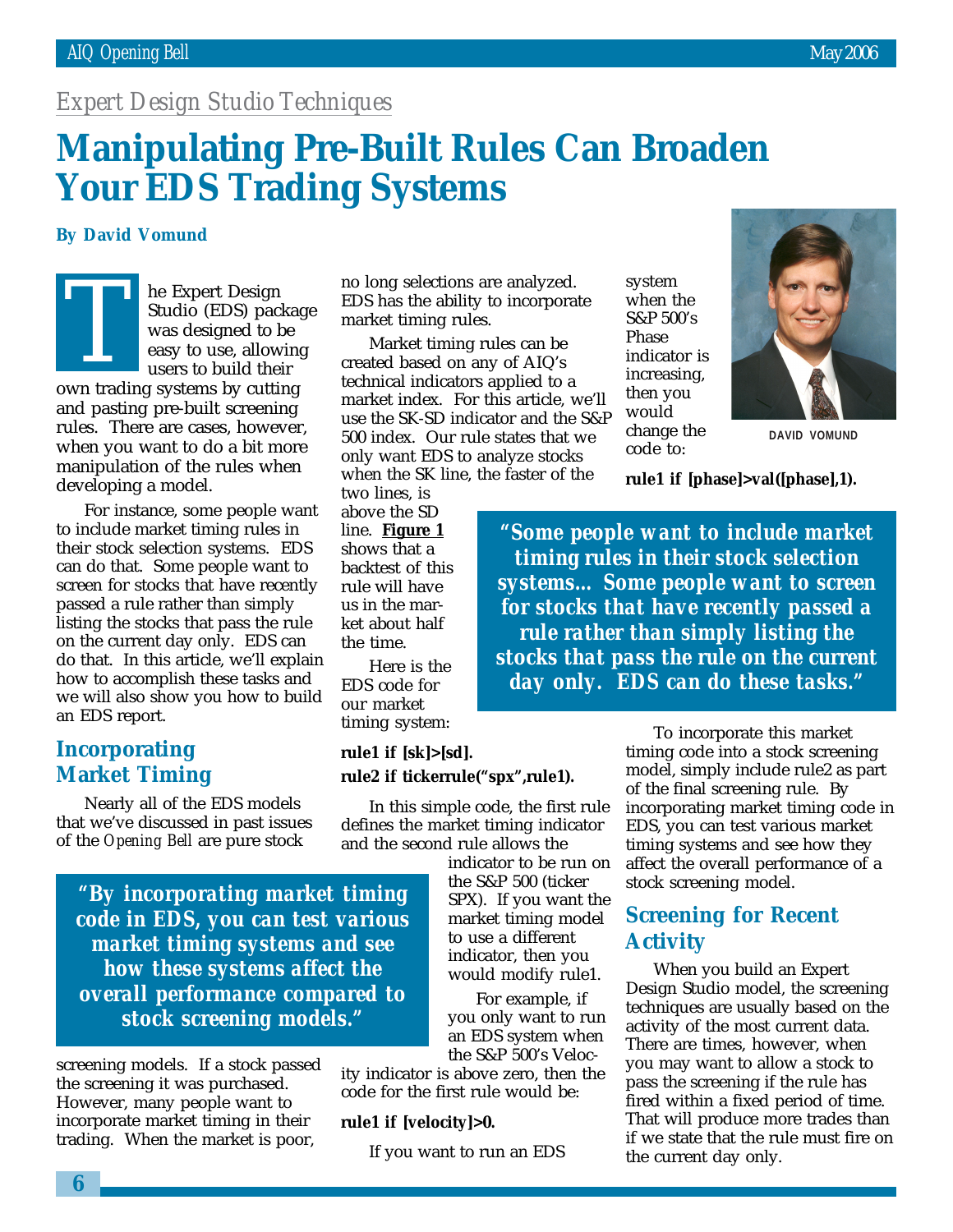Let's look at an example. Suppose we want to screen for stocks whose Positive Volume Index (P-Vol) indicator has crossed above its Signal line. We would use the following code:

### **rule1 if val([p-vol],1) < val([p-vol esa],1) and [p-vol] > [p-vol esa].**

The first part of this rule states that the P-Vol indicator was below its exponentially smoothed moving average yesterday while the second part of the rule states that the indicator is above its exponentially smoothed moving average today.

As we build a trading system we may find that a rule such as this eliminates too many trades. When this is the case, we can change the model to allow stocks to pass the screening rule anytime in the last five days. In our example, we can screen for stocks whose P-Vol indicator moved above its exponentially smoothed moving average anytime in the last five days. Here is the code:

**rule1 if val([p-vol],1) < val([p-vol esa],1) and [p-vol] > [p-vol esa].**

### **last5days if scanany(rule1,5).**

Untitled - Expert Design Studio

File Edit Report View Help

Rule Library & last5days

 $\triangle$  Symbol  $\Box$ 

...<br>AGN **AM** 

ÄΡΑ APC **GPD** 

Ã٧

AXF

...<br>BLS

C<sub>B</sub>

**BRCM** 

CIEN<br>CMA

CTB

сüм

...<br>R۵ **BAC BBY**<br>BCC<br>BDX



all stocks that passed the screen are listed along with the date when the screen criteria was met.

Function that finds the date the rule was passed. To do this, we add the following code to the EDS model:

folder. On the title bar, right-click *tions*, highlight the *Date* rule and click *OK*.

With this completed, you can scan your database of stocks and this model will give you a list of stocks that had their P-Vol indicators rise above their moving averages and it will tell you the date of each occurrence (**Figure 2**).

### **Creating an EDS Report**

In the previous section, we briefly described how to manually add a date column to our EDS model. In this section, we'll expand the columns and build a report that displays more information on the stocks that pass the screening. Even better, we can accomplish this by copying and pasting rather than manually typing.

**date is ruledate().** In EDS we can insert a will be added to this folder. We can also add a User Defined

 $|E|$ 

After this rule is added, go to EDS and click on the "last5days" on *Symbol* and select the *Insert* choice. Choose *User Defined Func-*

ER 1 For Help, press F1 **Figure 1.** Chart of S&P 500 with SK-SD indicator displayed in lower window. Market timing rule allows long buys only while the SK line (lighter shade) is above SD line. "last5days" folder and run the scan on our database of stocks. A list of the stocks that pass the screening

 $\boxed{\square\textrm{X}}$   $\boxed{\square\textrm{B}}$   $\boxed{\textrm{B}}$   $\boxed{\textrm{B}}$   $\boxed{\textrm{B}}$   $\boxed{\textrm{B}}$   $\boxed{\textrm{O}}$   $\boxed{\textrm{K}}$ 8 X F 4/11/03 - 00 0 9 0 0 0 0 0

> date 04/07/03

04/10/03 04/10/03

 $04/10/03$ 

04/07/03

04/10/03 04/07/03

04/10/03 04/07/03

 $01/07/03$ 

04/07/03

04/11/03

04/11/03

04/07/03



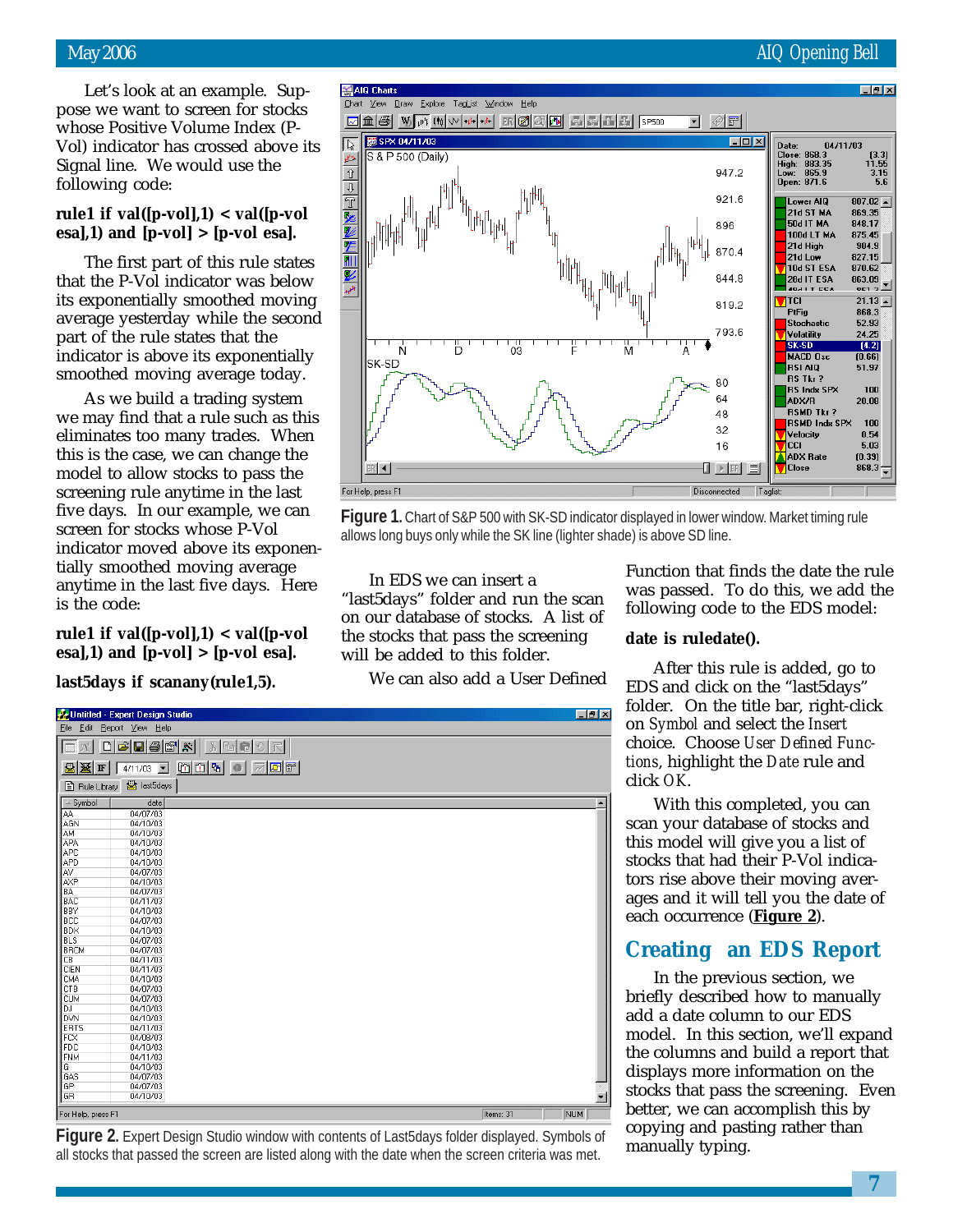### AIQ Opening Bell May 2006

To open this file, go to EDS and<br>click File and then Open Double Your AIQ software comes with a file that contains several pre-built User Defined Function (UDF) rules. click *File* and then *Open*. Doubleclick the *EDS Strategies* folder. Next, double-click the *Pre-Built Functions Demos* folder. Highlight the *How To Use Tickerrule* file and click *OK*.

This file contains several choices of pre-built UDFs. A rule is a UDF if the second word in the rule is "is." In this file we chose to copy the Close, Group, and Sector UDFs to the clipboard. These UDFs can be pasted into any EDS file that you use. For this example, we pasted the UDFs into our P-Vol model.

With these UDFs placed into the EDS model, we highlighted the folder that contained the final EDS screening rule (the last5days rule). Next, highlight *Symbol* on the title bar and right-click. Select *Insert*, choose *User Defined Functions*, and then individually select the UDF rule names.

Your EDS screening will now appear in a report format, showing the name of each stock that passes

### **AIQ Opening Bell Newsletter**

**David Vomund, Publisher G.R. Barbor, Editor P.O. Box 7530 Incline Village, NV 89452**

AIQ Opening Bell does not intend to make trading recommendations, nor do we publish, keep or claim any track records. It is designed as a serious tool to aid investors in their trading decisions through the use of AIQ software and an increased familiarity with technical indicators and trading strategies. AIQ reserves the right to use or edit submissions.

While the information in this newsletter is believed to be reliable, accuracy cannot be guaranteed. Past performance does not guarantee future results.

**© 1992-2003, AIQ Systems**

# MayOBM.EDS - Expert Design Studio

| 66 x<br>自                                 |                             |      |                                                                    |                                     |            |  |  |
|-------------------------------------------|-----------------------------|------|--------------------------------------------------------------------|-------------------------------------|------------|--|--|
| $\blacksquare$<br>4/11/03<br>$\mathbf{F}$ |                             |      |                                                                    |                                     |            |  |  |
| <b>R</b> last5days<br>B Rule Library      |                             |      |                                                                    |                                     |            |  |  |
| $\triangle$ Symbol                        | Description                 |      | Close Group                                                        | Sector                              |            |  |  |
| AA.                                       | Alcoa Aluminum              |      | 21.63 Aluminum                                                     | Materials                           |            |  |  |
| AGN                                       | Allergan Inc.               |      | 68.41 Pharmaceuticals                                              | Pharmaceuticals & Biotechnology     |            |  |  |
| AM                                        | American Greetings CL A     |      | 13.43 Housewares & Specialties                                     | Consumer Durables & Apparel         |            |  |  |
| APA                                       | Apache                      |      | 60.60 Oil Exploration & Production                                 | Energy                              |            |  |  |
| APC                                       | Anadarko                    |      | 44.96 Oil Exploration & Production                                 | Energy                              |            |  |  |
| APD                                       | Air Prods & Chems Inc.      |      | 41.24 Industrial Gases                                             | Materials                           |            |  |  |
| AV                                        | Avaya Inc                   |      | 2.35 Computers (Networking)                                        | Technology, Hardware, Tools & Equip |            |  |  |
| AXP                                       | American Express Co.        |      | 34.87 Financial (Diversified)                                      | Diversified Financials              |            |  |  |
| <b>BA</b>                                 | Boeing Co                   |      | 27.40 Aerospace/Defense                                            | Capital Goods                       |            |  |  |
| BAC                                       | BankAmerica Corp            |      | 71.34 Banks                                                        | <b>Diversified Financials</b>       |            |  |  |
| BBY                                       | Best Buy Co Inc             |      | 30.18 Retail (Computers & Electronics)                             | Retailing                           |            |  |  |
| <b>BCC</b>                                | Boise Cascade Corp          |      | 22.97 Paper Products                                               | Materials                           |            |  |  |
| <b>BDX</b>                                | Becton Dickinson & Co.      |      | 33.90 Health Care Equipment                                        | Healthcare Equipment and Services   |            |  |  |
| <b>BLS</b>                                | Bellsouth Corp              |      | 23.05 Integrated Telecommunication Srvs Telecommunication Services |                                     |            |  |  |
| <b>BRCM</b>                               | <b>Broadcom Corporation</b> |      | 13.49 Semiconductors                                               | Technology, Hardware, Tools & Equip |            |  |  |
| CB                                        | Chubb Corp                  |      | 46.50 Insurance (Property-Casualty)                                | Insurance Sector                    |            |  |  |
| <b>CIEN</b>                               | Ciena Corp                  | 4.38 |                                                                    |                                     |            |  |  |
| <b>CMA</b>                                | Comerica Inc.               |      | 38.80 Banks                                                        | Diversified Financials              |            |  |  |
| <b>CTB</b>                                | Cooper Tire & Rubr Co.      |      | 13.49 Tires & Rubber                                               | Automobiles and Components          |            |  |  |
| <b>CUM</b>                                | Cummins Inc.                |      | 25.71 Construction & Farm Machinery                                | Capital Goods                       |            |  |  |
| DJ.                                       | Dow Jones & Co Inc.         |      | 37.58 Publishing & Printing                                        | Media                               |            |  |  |
| DVN                                       | Devon Energy Corp           |      | 46.88 Oil Exploration & Production                                 | Enerav                              |            |  |  |
| ERTS                                      | ELECTRONIC ARTS INC         |      | 58.13 Application Software                                         | Software and Services               |            |  |  |
| FCX                                       | Freeport-McMoran Copper     |      | 18.09 Metals Mining                                                | Materials                           |            |  |  |
| FDC                                       | First Data Corp             |      | 35.00 Services (Data Processing)                                   | Commercial Services and Supplies    |            |  |  |
| <b>FNM</b>                                | Fannie Mae                  |      | 69.01 Financial (Diversified)                                      | Diversified Financials              |            |  |  |
| G                                         | Gillette Co                 |      | 31.57 Personal Products                                            | Household & Personal Products       |            |  |  |
| GAS                                       | Nicor Inc.                  |      | 29.15 Gas Utilities                                                | <b>Utilities</b>                    |            |  |  |
| GP                                        | Georgia Pac Corp            |      | 14.81 Paper Products                                               | Materials                           |            |  |  |
| GR                                        | Goodrich Corporation        |      | 14.17 Aerospace/Defense                                            | Capital Goods                       |            |  |  |
| For Help, press F1                        |                             |      |                                                                    | Items: 74                           | <b>NUM</b> |  |  |

**Figure 3.** Expert Design Studio window with contents of Last5days folder displayed. Note that four information fields have been added by pasting UDF's into the original screening rule file.

the screening along with its closing price, industry group, and industry sector (**Figure 3**.

With the report created, you can click on any column title

*"As we build a trading system we may find that a rule eliminates too many trades. When this is the case, we can change the model to allow stocks to pass the screening rule anytime in the last five days."*

to sort the data by that column. In addition, you can move the file to a spreadsheet program by clicking *Report, Export*, and then save the file using a csv format.

*David Vomund publishes VIS Alert, a weekly investment newsletter. For free trial issues, call 775-831-1544 or go to www.visalert.com.*

### Check Out Back Issues of the Opening Bell Newsletter

For a 12-year archive of back issues of the *Opening Bell* newsletter, visit:

**http://www.aiqsystems.com/OBMyears.htm**

You can also search for particular topics on this site

 $F$   $F$   $x$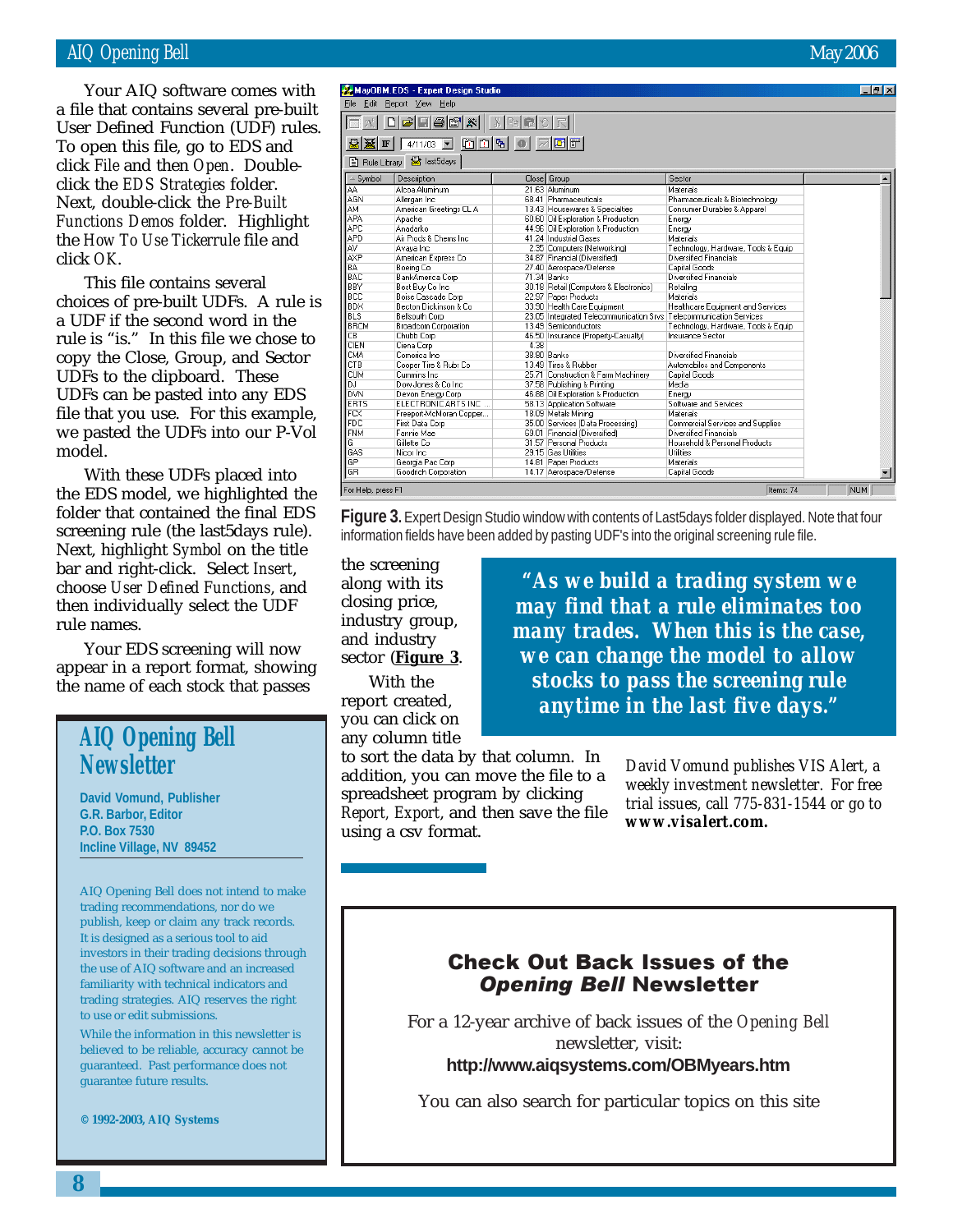### *Market Review*

# **Trading Range Continues–Breakout Due**

The market averages<br>were mostly flat in<br>April. For the mon<br>the S&P 500 gained<br>1.2% while the Nass were mostly flat in April. For the month, the S&P 500 gained 1.2% while the Nasdaq fell 0.7%. Mid-month there was volatility. The S&P 500 fell below its 1290 support level. The first day of this sell-off was an outside reversal day. An outside reversal takes place when the day's high is greater than the previous day's high and the day's close is below the previous day's low. Nevertheless, the S&P 500's overall pattern of higher lows persisted and the pullback was short-lived.

By month's end, the market was in a very tight trading range. For the S&P 500, the upper limit was 1313 and the lower limit was 1293. To demonstrate the lack of a trend, the ADX/ADXR indicator, which measures the strength of a trend is

near new multi-month lows. The range is so tight that a breakout should happen soon. If the breakout is to the upside, then 1313 will turn into support. If the breakout is to the downside, then 1290 becomes resistance.

As always, some groups performed especially well in April even with a flat market. Precious Metals rose 12%, Energy rose 7%, and Banking rose 5%. The losing groups were Biotechnology and Health Care, each losing about 5%.

While the U.S. market stalled in April, many international markets remain red hot, and Exchange Traded Funds (ETFs) are great trading vehicles to take advantage of this strength. Latin American is the hottest and can be traded with iShares Latin America (ILF).

### **STOCK DATA MAINTENANCE**

**The following table shows stock splits and other changes:**

| <b>Stock</b>         | <b>Ticker</b> | <b>Split/Div</b> | <b>Approx. Date</b> |
|----------------------|---------------|------------------|---------------------|
| Zevex Int'l          | <b>ZVXL</b>   | 3:2              | 05/05/06            |
| Progressive Corp.    | <b>PGR</b>    | 4:1              | 05/09/06            |
| Norsk Hydro ADS      | <b>NHY</b>    | 5:1              | 05/15/06            |
| Anadarko Petroleum   | <b>APC</b>    | 2:1              | 05/30/06            |
| Talisman Energy Inc. | TI M          | 3:1              | 05/31/06            |
| Barnes Group Inc.    | В             | 2:1              | 05/31/06            |

### **Trading Suspended:**

Abegenix Corp. (ABGX), Burlington Coat Factory (BCF), Burlington Resources (BR), Chiron Corp. (CHIR), Hughes Supply (HUG), Jefferson Pilot (JP), Maytag Corp. (MYG)

### **Name Changes:**

American Pharmaceutical Partners (APPX) to Abraxis BioScience Inc. (ABBI)

CNF Inc. (CNF) to Con-Way Inc (CNW)

Fortune Diversified Industries (FFI) to Fortune Industries Inc. (FFI) Frontier Airlines (FRNT) to Airlines Holdings Inc. (FRNT) United Mobile Homes (UMH) to UMH Properties Inc. (UMH)

### *Popular AIQ Seminars*

### **Free Web Seminars**

AIQ offers free online seminars for both beginning and experienced AIQ users. For May's schedule of these popular seminars, please visit *www.aiqsystems.com.*

### **One-Day Seminar**

San Diego, CA May 20

Topics include the use of TradingExpert Pro's more important features plus trading techniques and market timing. For more information go to *www.aiqsystems.com.*

### **S&P 500 Changes**

**Changes to the S&P 500 Index and Industry Groups:**

Legg Mason (LM) replaces Guidant Co. (GDT). LM is added to the Banks (BANKGRP) group.

SanDisk Corp. (SNDK) replaces Chiron Corp. (CHIR). SNDK is added to the Computer Storage & Peripherals (COMPUTEP) group.

Dean Foods (DF) replaces Maytag Corp. (MYG). DF is added to the Packaged Foods (FOODCOMP) group.

Kimco Realty Corp. (KIM) replaces Jefferson Pilot (JP). KIM is added to the Real Estate Investment Trust (REITRUST) group.

Boston Properties (BXP) replaces Cinergy corp (CIN). BXP is added to the Real Estate Investment Trust (REITRUST) group.

Google Inc. (GOOG) replaces Burlington Resources (BR). GOOG is added to the Internet Software & Services (NETSFTWR) group.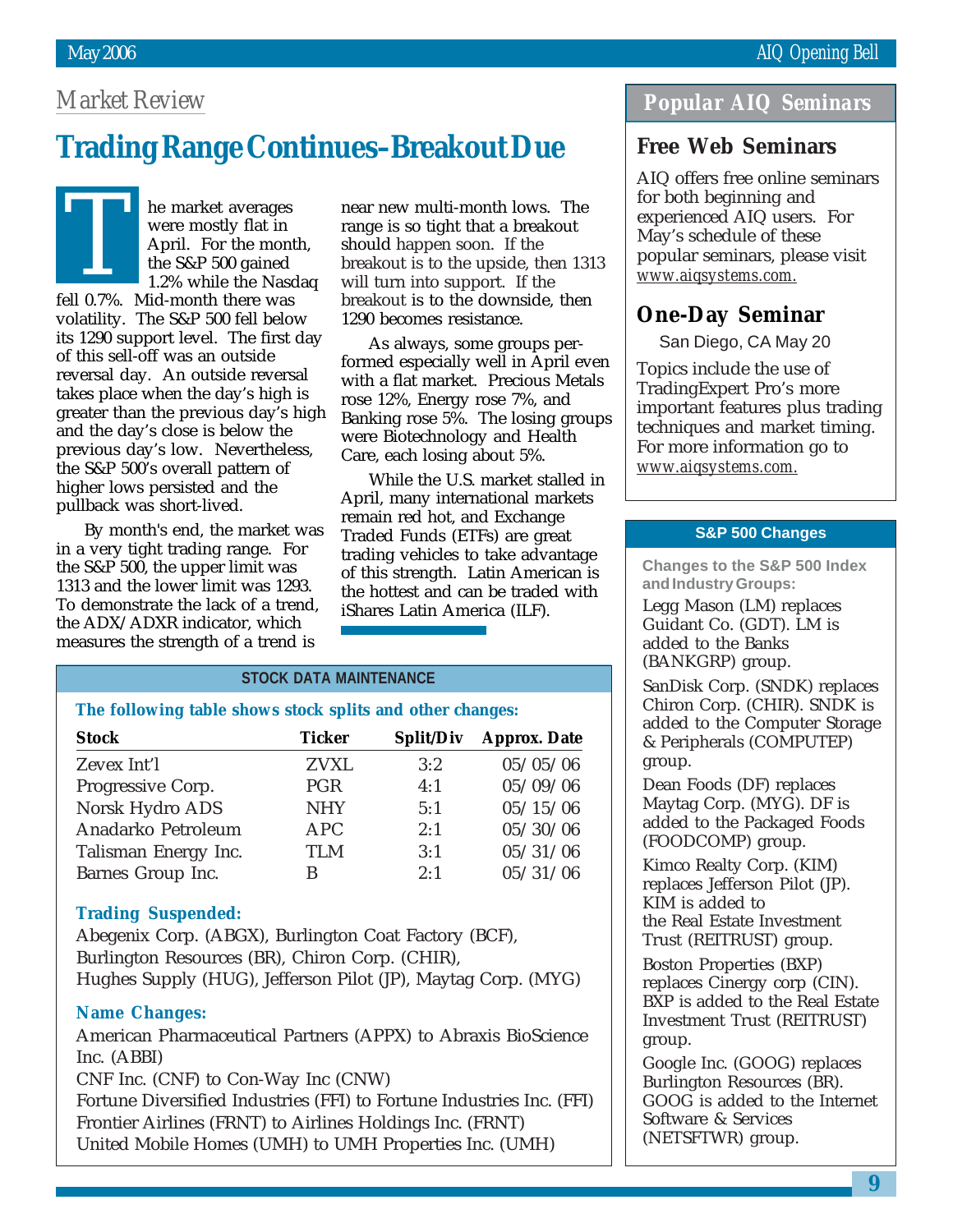# AIQ Seminars 2006

One Day Seminars Across the Country with David Vomund and Steve Palmquist





### **Here's what previous attendees had to say**

*"Palmquist was great! A nice combination of good systems and good methodology clearly presented in an engaging manner"*

*"David Vomund. Very knowledgeable, very good speaker, extremely practical advice-a great asset to AIQ!!"*

# **VENUES**

**San Diego, CA May 20, 2006**



# **AIQ's One Day Seminar Agenda Offers Top Class Education at a Great Price**

# **Short Term Trading Techniques for Trading Both Long and Short Positions** *by Steve Palmquist*

In this session Steve will be sharing one of his favorite short term trading techniques for trading both Long and Short positions. This is not a theoretical approach, but one Steve uses every day with his own money. He will discuss the specific system, show how it was developed and tested, and provide tips and techniques for using it based on his nearly 20 years of market experience.

# **Market Truths** *by David Vomund*

David Vomund will reveal important market truths that he has learned from actively studying and trading the market for nearly 20 years. These are the truths that experienced investors learn over time. New investors learn these truths the hard way – by losing money. Topics include market behavior, position sizing, and trading psychology.

# **Market Adaptive Trading** *by Steve Palmquist*

Steve has developed a Market Adaptive Trading Technique that he uses to determine when to trade specific systems and when to stand aside. Successfully analyzing current market conditions is one of the keys to trading success. Learn when to focus on Longs, when to trade Shorts, and when to stay in cash. Just trading a single system all the time without a careful analysis of the market conditions can give you a lot of practice at taking draw downs. Learn from Steve's experience and take your trading to the next level.

# **Getting Started Right With AIQ** *by David Vomund*

David Vomund will cover the features within TradingExpert that every AIQ user should know. Basic features such as charting, report generation, and exploring will be discussed. Advanced features such as industry group creation and the use of Expert Design Studio will also be covered.

# **Sign up now 1-800-332-2999 x115**